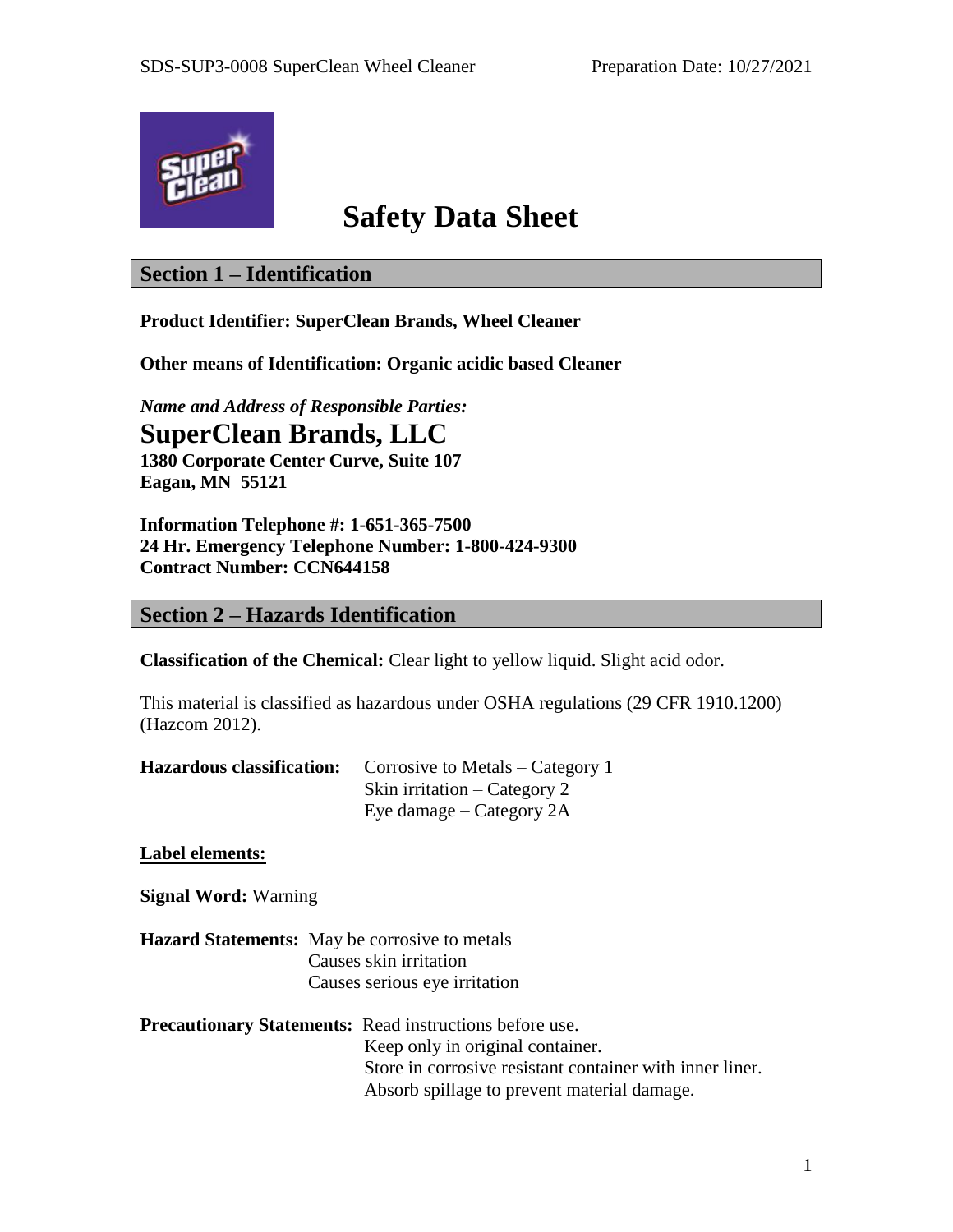# **Section 2 – Hazards Identification (Continued)**

Do not handle until all safety instructions have been read and understood. Keep Container tightly closed. Wash hands thoroughly after handling. Wear protective gloves. If on Skin: Wash with plenty of soap and water. If skin irritation occurs, get medical advice/attention. Take off contaminated clothing and wash before reuse. Do not Eat, Drink or Smoke while using this product. Use only in a well ventilated area. Wear eye protection such as goggles or safety glasses with side shields. If in eyes: Rinse cautiously with water for several minutes. Remove contact lenses, if present and easy to do. Continue rinsing. If eye irritation persists, get medical advice/attention.

### **Hazard Pictogram(s):**



#### **Other Hazards not otherwise classified:**

This product contains 8.74 % ingredients of an unknown acute toxicity. See section 11 for more information.

# **Section 3 – Composition/Information on Ingredients**

| <b>Exposure Limits:</b>           |              |                          |  |  |
|-----------------------------------|--------------|--------------------------|--|--|
| <b>Chemical Name, Common Name</b> | CAS#         | Concentration $wt/wt(*)$ |  |  |
| Alkyl polygylcosides              | 68515-73-1   | $1 - 5$                  |  |  |
| Urea, monohydrochloride           | 506-89-8     | $0.5 - 1.5$              |  |  |
| Oxalic acid                       | 144-62-7     | $0.1 - 1.0$              |  |  |
| Polyethylene glycol decyl ether   | 26183-52-8   | $0.5 - 1.5$              |  |  |
| Organic acid salt                 | Trade secret | $1 - 5$                  |  |  |

**\* Note: The exact concentrations of the chemical(s) above are being withheld as a trade secret.**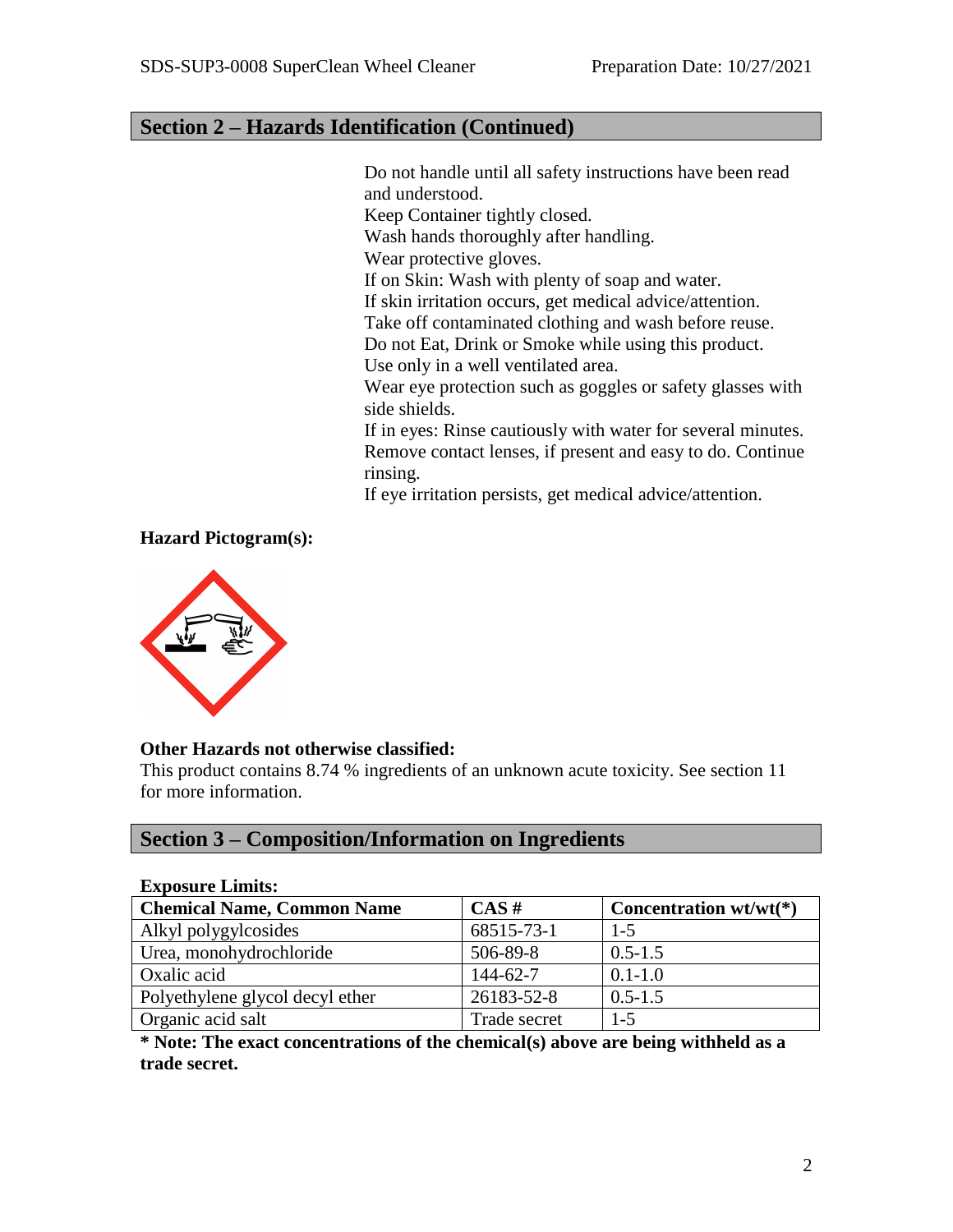### **Section 4 – First-Aid Measures**

#### **Description of first aid measures:**

*Inhalation:* If inhaled remove victim to fresh air and keep at rest. Call a poison center or physician if you feel unwell.

*Skin contact*: Wash with plenty of soap and water. Take off contaminated clothing and wash before reuse.

*Eye contact:* Rinse cautiously with water for 15 minutes. Remove contact lenses, if present and easy to do. Continue rinsing. If eye irritation persists, seek medical advice/attention.

*Ingestion:* Do NOT induce vomiting unless instructed by medical personal. Never give anything by mouth to an unconscious person. Call a poison center or physician if you feel unwell.

#### **Most important symptoms and effects, both acute and delayed:**

May cause skin irritation. May cause severe eye irritation. Ingestion may cause gastrointestinal irritation, nausea, vomiting and diarrhea.

# **Indication of any immediate medical attention and special treatment needed:**

Treat symptomatically.

### **Section 5 – Fire-Fighting Measures**

#### **Extinguishing media:**

*Suitable extinguishing media:* Water fog, Carbon dioxide, Dry chemical, Foam**.** *Unsuitable extinguishing media:* Not available**.**

**Special hazards arising from the substance or mixture:** None known.

**Flammability classification:** Not flammable by OSHA/WHMIS criteria.

**Hazardous combustion products:** Carbon oxides.

#### **Special protective equipment and precautions for firefighters:**

*Protective equipment for fire-fighters:* Firefighters should wear proper protective equipment (Bunker gear) and self-contained breathing apparatus with full face operated in positive pressure mode.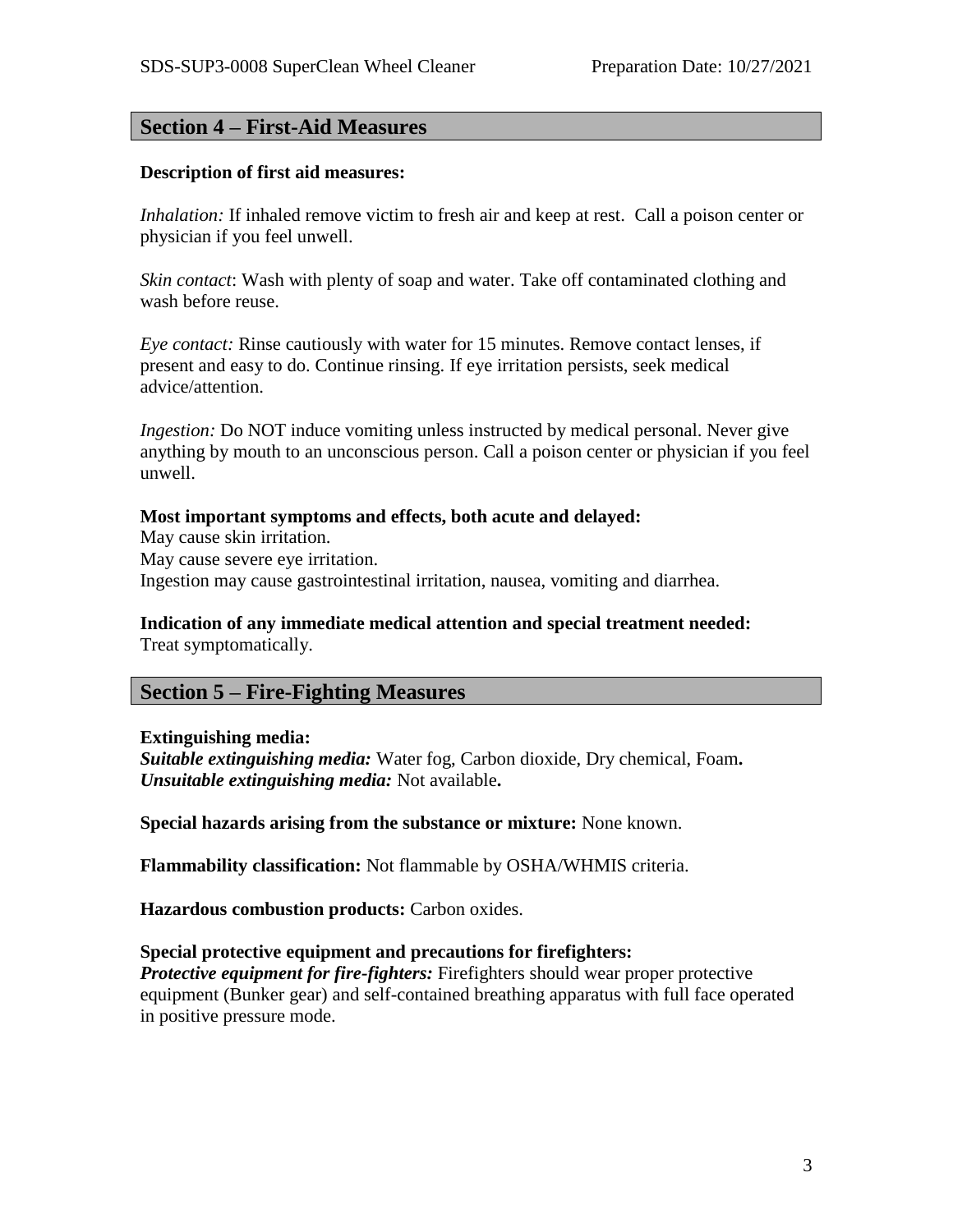# **Section 6 – Accidental Release Measures**

#### **Personal precautions, protective equipment and emergency procedures:**

All persons dealing with the clean-up should wear the appropriate chemically protective equipment. Keep people away from and upwind of spill/leak. Restrict access to area until completion of clean-up.

### **Methods and materials for containment and clean up:**

If possible, do not allow material to contaminate ground water system. If necessary, dike well ahead of the spill to prevent run-off into drains, sewers, or any natural waterway or drinking supply. Ventilate the area. Soak up spill with an inert absorbent such as vermiculite and scoop into suitable container(s). Dispose of according to local, state and federal regulations.

## **Section 7 – Handling and Storage**

### **Precautions for safe handling:**

Obtain special instructions before use. Do not handle until all safety precautions have been read and understand. Wear protective gloves and eye/face protection. Do not breathe vapors or spray mist. Avoid contact with skin, eyes and clothing. Keep away from heat. Keep container tightly closed.

### **Conditions for safe storage:**

Store in cool/well ventilated place. Containers should be clearly identified, clear of obstructions and accessible only to authorized personnel. Protect from sunlight. Have appropriate fire extinguishers and spill clean-up equipment in or near storage area.

**Incompatible materials:** Strong oxidizers, Strong bases.

## **Section 8 – Exposure Controls/Personal Protection**

#### **Exposure limits:**

| <b>Chemical Name</b>            | <b>ACGIH-TLV</b> | <b>OSHA-PEL</b> |
|---------------------------------|------------------|-----------------|
| Oxalic acid                     | 1mg/m3           | 1mg/m3          |
| Polyethylene glycol decyl ether | Not available    | Not available   |

#### **Exposure controls:**

**Ventilation and engineering measures:** Use in well-ventilated area. Apply technical measures to comply with occupational exposure limits if needed.

**Respiratory measures:** If airborne concentrations above the permissible exposure limit use NIOSH approved respirators.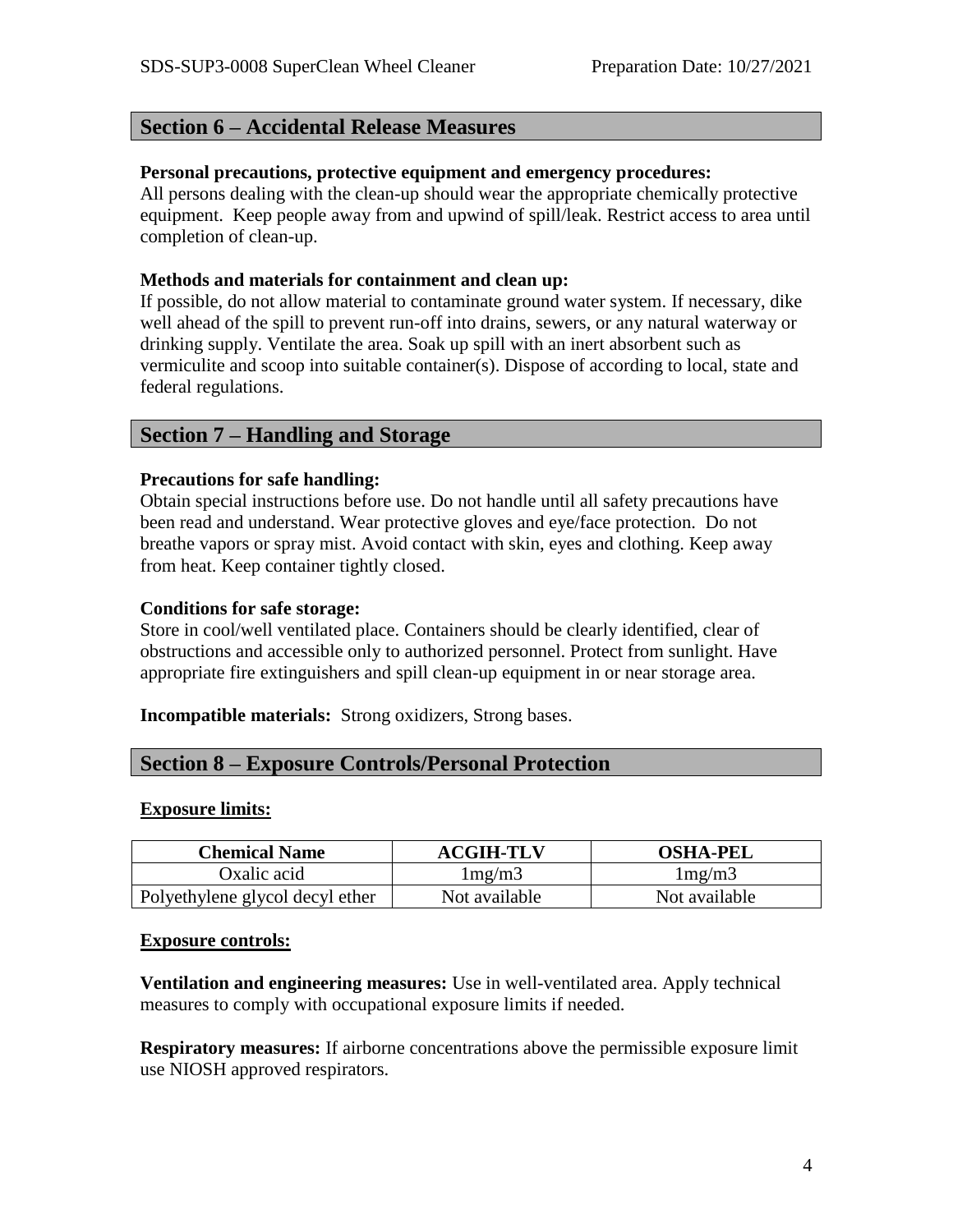# **Section 8 – Exposure Controls/Personal Protection (Continued)**

**Skin Protection:** Wear protective gloves. Where extensive exposure to the product is possible, use resistant apron and boots.

**Eye Protection:** Goggles or safety glasses with side shields.

**Other Protective equipment:** Ensure that eyewash stations and a safety shower are close the workstation(s).

**General hygiene considerations:** Do not breathe vapors or spray mist. Avoid contact with eyes, skin and clothing. Do not eat or drink when using this product. Wash hands after handling. Remove and wash all contaminated clothing before re-use. Handle in accordance with good industrial hygiene and safety practice.

# **Section 9 – Physical and Chemical Properties**

**Appearance:** Clear/light yellow. **Odor:** Slight odor. **Odor threshold:** Not available. **pH:** 0.5 - 1 **Melting/Freezing pointing:** Not available. **Boiling point and boiling range:** >100C (212F) **Flash point:** >93.3C (199.4F) **Evaporation point (Butyl Acetate=1):** Not available **Flammability (method determination):** Closed cup. **Lower flammability limit (% by vol.):** Not available. **Upper flammability limit (% by vol.):** Not available. **Vapor pressure:** Not available. **Vapor density:** Not available. **Relative density:** 1.00 – 1.05 **Solubility in water:** Complete. **Partition Coefficient (n-octanol/water):** Not available. **Auto ignition temperature:** Not available. **Decomposition temperature:** Not available. **Viscosity:** Not available. **Volatiles (% by wt)=** O **Volatile organic compounds:** Not available. **Other physical/chemical comments:** No addition information.

## **Section 10 – Stability and Reactivity**

**Reactivity:** Not normally reactive.

**Chemical stability:** Stable under normal conditions.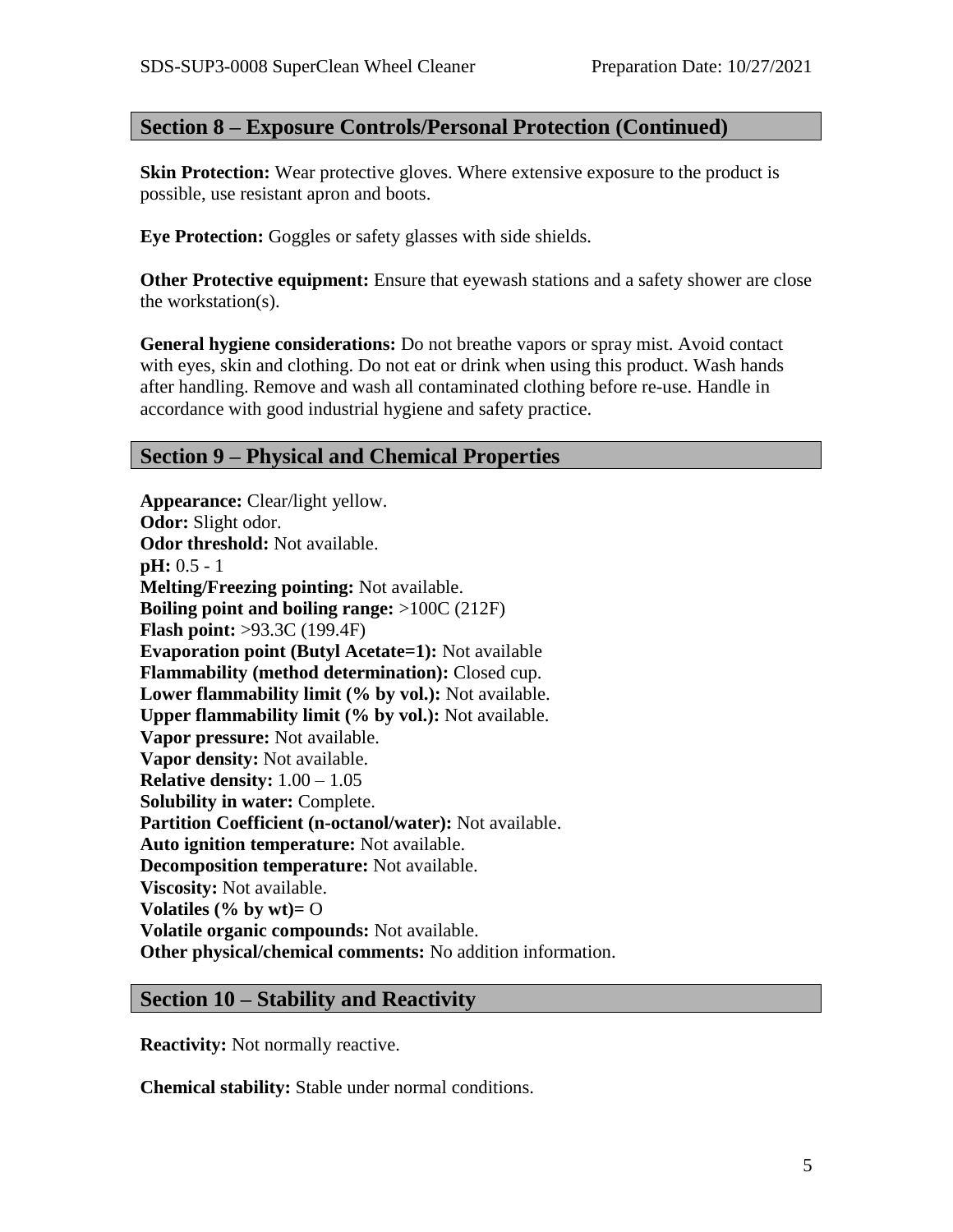### **Section 10 – Stability and Reactivity (Continued)**

**Possibility of hazardous reactions:** Hazardous polymerization does not occur.

**Conditions to avoid:** Heat.

**Incompatible materials:** Strong oxidizers, Strong bases.

**Hazardous decomposition products:** hydrogen chloride, carbon dioxide

### **Section 11 – Exposure Controls/Personal Protection**

**Information on routes of exposure: Routes of entry-Inhalation:** YES **Routes of entry-Skin & Eye:** YES **Routes of entry-Ingestion:** YES **Routes of entry-Skin Absorption:** YES

#### **Potential Health Effects:**

#### **Signs and symptoms of short-term exposure:**

*Signs and symptoms*: Inhalation – May cause respiratory irritation. May cause headache, nausea, dizziness and other symptoms of central nervous system depression.

*Signs and symptoms*: Ingestion – Ingestion may cause gastrointestinal irritation, nausea, vomiting and diarrhea. Lager amounts may cause burns to the throat and esophagus.

*Signs and symptoms*: Skin – May cause burns or irritation.

*Signs and symptoms*: Eyes – May cause severe irritation.

**Potential Chronic Health Effects:** None known.

**Mutagenicity:** Not expected to be mutagenic in humans.

**Carcinogenicity:** No components are listed as carcinogens by ACGIH, IARC, OSHA or NTP.

**Reproductive effects:** Not hazardous by OSHA/WHMIS criteria.

**Sensitization to material:** No data available to indicate product may be a sensitizer.

**Specific target organ effects:** Not available.

**Medical conditions aggravated by overexposure:** Pre-existing skin and eye conditions.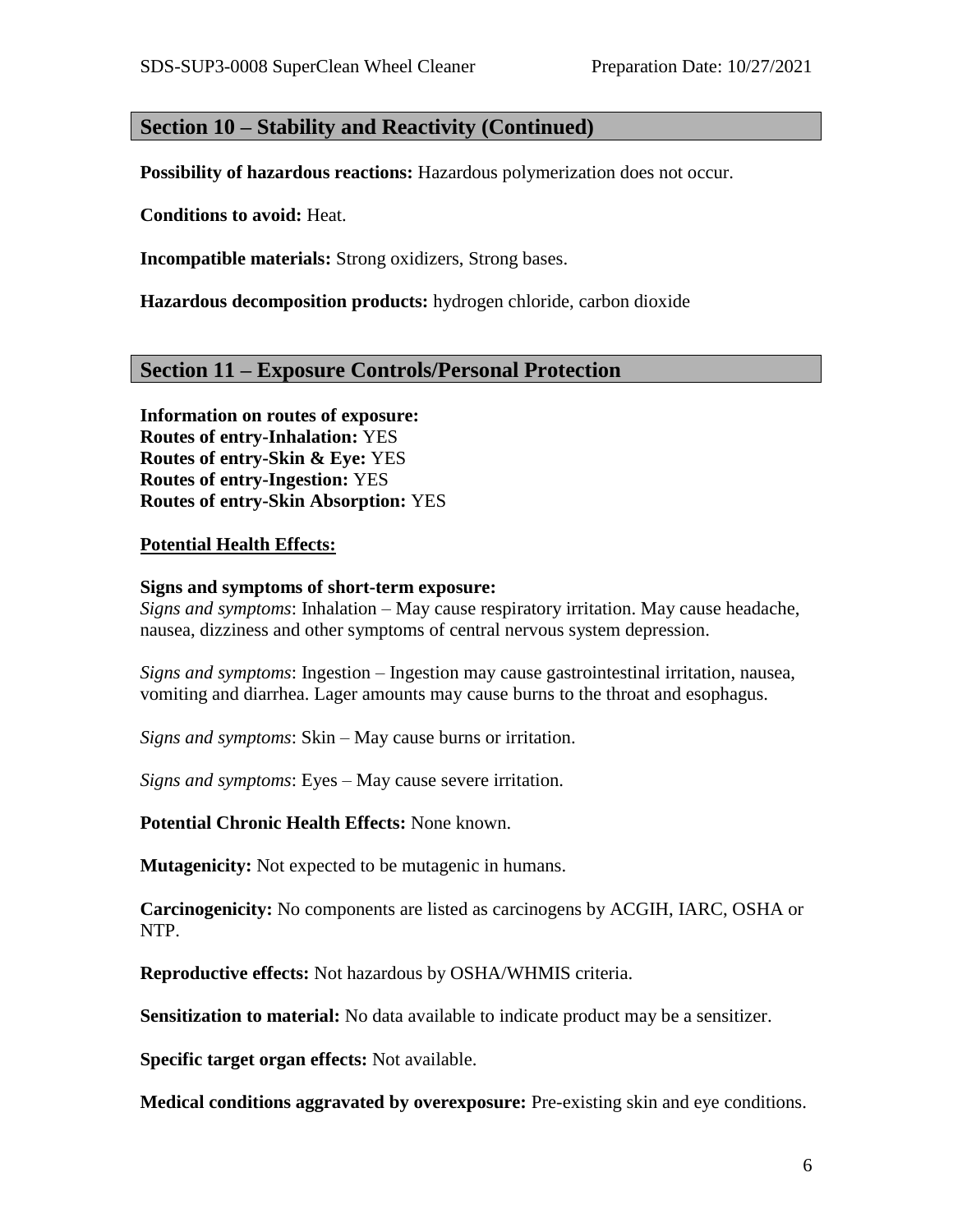# **Section 11 – Exposure Controls/Personal Protection (continued)**

**Toxicological data:** The calculated ATE value for this mixture is well above classification parameters.

| <b>Chemical name</b>            | LD (oral)         | <b>Dermal</b> |
|---------------------------------|-------------------|---------------|
| Oxalic acid                     | $7500$ mg/kg(rat) | N/Av          |
| Alkyl polyglycosides            | N/Av              | N/Av          |
| Urea, monohydrochloride         | N/Av              | N/Av          |
| Polyethylene glycol decyl ether | N/Av              | N/Av          |
| Organic acid salt               | N/Av              | N/Av          |

## **Section 12 – Ecological Information**

**Mobility in Soil:** This product itself has not been tested.

**Persistence and degradability:** This product itself has not been tested.

**Bioaccumulation potential:** This product itself has not been tested.

**Other adverse Environmental effects:** None known.

### **Section 13 – Disposal Information**

**Handling for disposal:** Handle in accordance with good industrial hygiene and safety practice. Refer to protective measures listed in sections 7 and 8.

**Methods of disposal:** Dispose in accordance with all applicable federal, state, provincial and local regulation. Contact your federal, state, provincial and local authorities for specific rules.

### **Section 14 – Transportation Information**

#### **US 49 CFR/DOT.**

UN No.: UN1760 Transport hazard class: 8 Packing group: III

UN Proper shipping name: Corrosive liquid, N.O.S., (Oxalic Acid Salts)

*Special Transportation Notes:* May be shipped as Limited Quantity by ground when Containers are <5.0 liters; in packages not exceeding 30kg gross mass per CFR 49 173.154(b).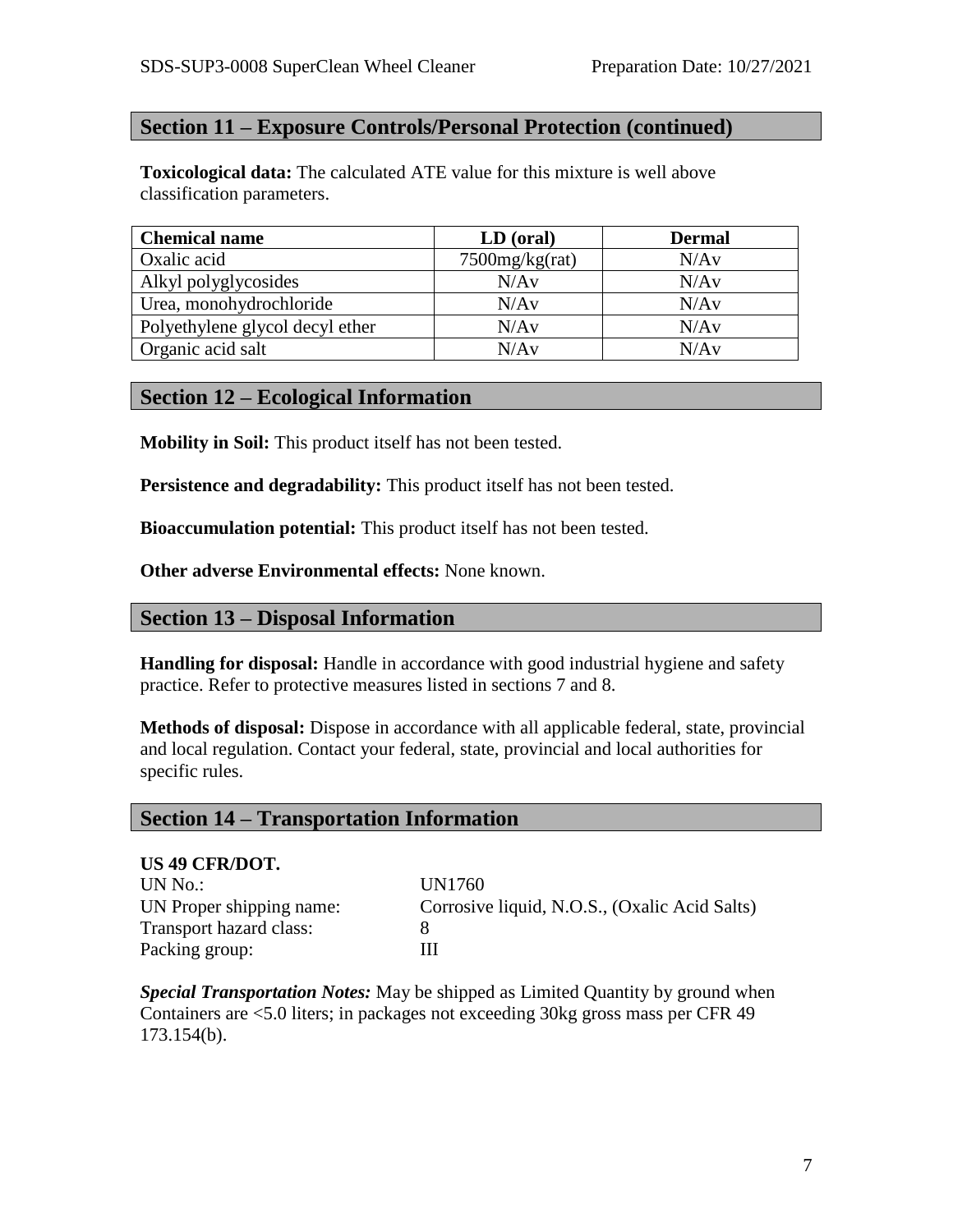### **Section 15 – Regulatory Information**

#### **US Federal Information:**

**TSCA:** All listed ingredients appear on the Toxic Substances Control Act.

#### **SARA Title III: Sec. 302, Extremely Hazardous Substances, 40 CFR 355:**

No extremely hazardous substances are present in this material.

#### **SARA Title III: Sec. 311 and 312, MSDS Requirements, 40 CFR 370 Hazard Classes:**

Reactive Hazard, Acute Health Hazard, Chronic Health Hazard. Under SARA Section 311 and 312, the EPA has established threshold quantities for the reporting of hazardous chemicals. The current thresholds are 500 pounds for the threshold planning quantity (TPQ), whichever is lower, for extremely hazardous substances and 10,000 pounds for all other hazardous chemicals.

#### **SARA Title III: Sec. 313, Toxic Chemicals Notification, 40 CFR 372:**

No components are present in this material.

### **State Regulations:**

**California Proposition 65:** This product does not contain a chemical known to the State of California to cause, birth defects or other reproductive harm.

#### **International Information:**

**Canadian Environmental Protection Act (CEPA) information:** All ingredients listed appear on the Domestic Substances List (DSL).

# **Section 16 – Other Information**

**HMIS – Hazardous Materials Identification System** Health -2 Flammability -1 Physical Hazard -1 PPE –B

**NFPA – National Fire Protection Association**

Health -2 Flammability -1 Reactivity -1

### **Abbreviations legend:**

**ACGIH: American Conference of Governmental Industrial Hygienist ATE: Acute toxicity estimate CAS: Chemical abstract Services CERCLA: Comprehensive Environmental Response, Compensation, and Liability Act of 1980 CFR: Code of Federal Regulations CSA: Canadian Standards Association DOT: Department of Transportation ECOTOX: U.S. EPA Ecotoxicology Database EINECS: European Inventory of Existing Commercial chemical Substances EPA: Environmental Protection agency**